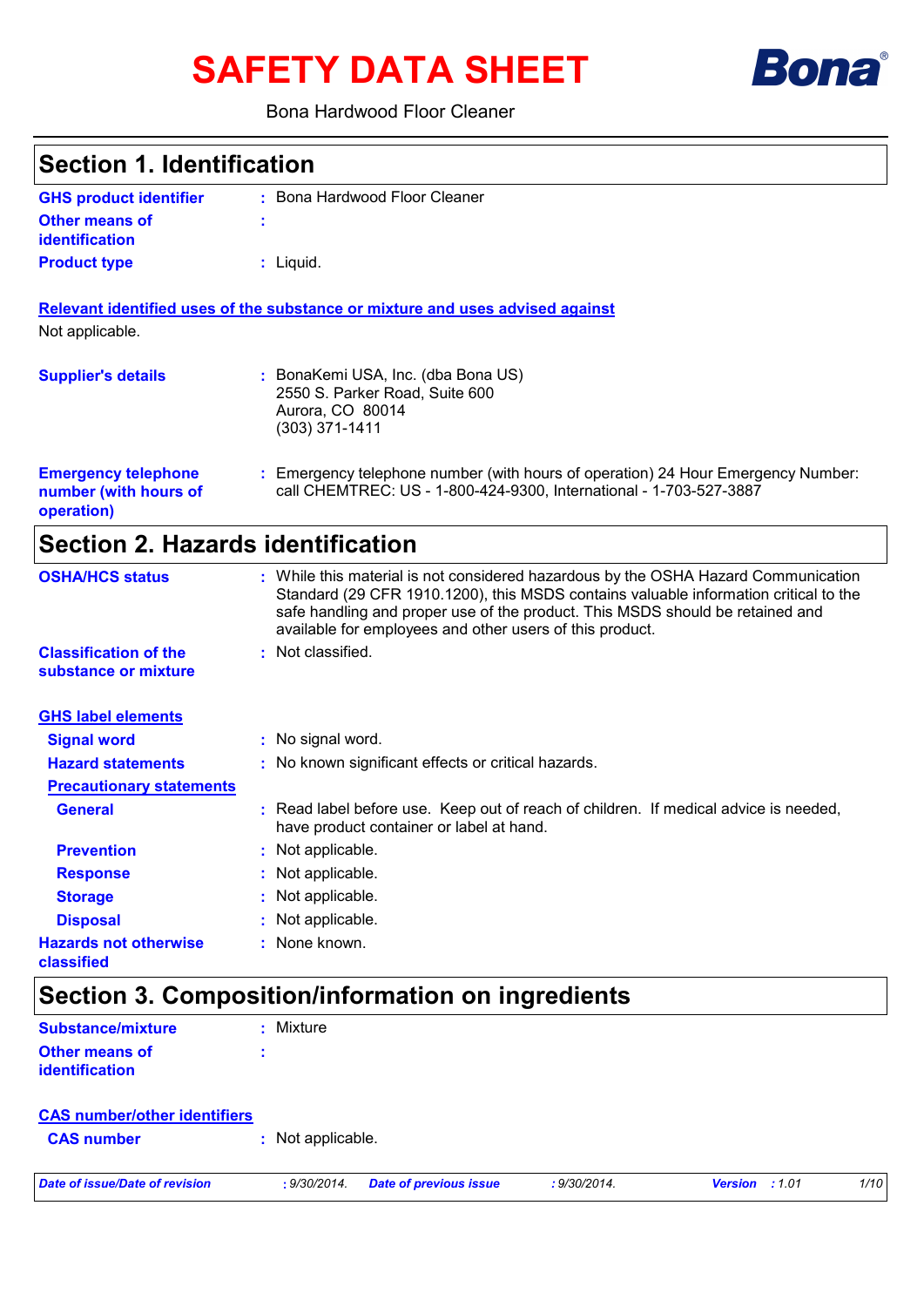## **Section 3. Composition/information on ingredients**

**Product code :** Not available.

Any concentration shown as a range is to protect confidentiality or is due to batch variation.

**There are no ingredients present which, within the current knowledge of the supplier and in the concentrations applicable, are classified as hazardous to health or the environment and hence require reporting in this section. Occupational exposure limits, if available, are listed in Section 8.**

## **Section 4. First aid measures**

### **Description of necessary first aid measures**

| Eye contact         | : Immediately flush eyes with plenty of water, occasionally lifting the upper and lower<br>eyelids. Check for and remove any contact lenses. Get medical attention if irritation<br>occurs.                                                                                                                                                            |
|---------------------|--------------------------------------------------------------------------------------------------------------------------------------------------------------------------------------------------------------------------------------------------------------------------------------------------------------------------------------------------------|
| <b>Inhalation</b>   | : Remove victim to fresh air and keep at rest in a position comfortable for breathing. Get<br>medical attention if symptoms occur.                                                                                                                                                                                                                     |
| <b>Skin contact</b> | : Flush contaminated skin with plenty of water. Remove contaminated clothing and<br>shoes. Get medical attention if symptoms occur.                                                                                                                                                                                                                    |
| <b>Ingestion</b>    | : Wash out mouth with water. Remove victim to fresh air and keep at rest in a position<br>comfortable for breathing. If material has been swallowed and the exposed person is<br>conscious, give small quantities of water to drink. Do not induce vomiting unless<br>directed to do so by medical personnel. Get medical attention if symptoms occur. |

### **Most important symptoms/effects, acute and delayed**

| : No known significant effects or critical hazards.<br>Eye contact<br>: No known significant effects or critical hazards.<br><b>Inhalation</b>              |
|-------------------------------------------------------------------------------------------------------------------------------------------------------------|
|                                                                                                                                                             |
|                                                                                                                                                             |
| : No known significant effects or critical hazards.<br><b>Skin contact</b>                                                                                  |
| : No known significant effects or critical hazards.<br><b>Ingestion</b>                                                                                     |
| <b>Over-exposure signs/symptoms</b>                                                                                                                         |
| : No specific data.<br>Eye contact                                                                                                                          |
| : No specific data.<br><b>Inhalation</b>                                                                                                                    |
| No specific data.<br><b>Skin contact</b>                                                                                                                    |
| : No specific data.<br><b>Ingestion</b>                                                                                                                     |
|                                                                                                                                                             |
| Indication of immediate medical attention and special treatment needed, if necessary                                                                        |
| : Treat symptomatically. Contact poison treatment specialist immediately if large<br><b>Notes to physician</b><br>quantities have been ingested or inhaled. |
| <b>Specific treatments</b><br>: No specific treatment.                                                                                                      |
| : No action shall be taken involving any personal risk or without suitable training.<br><b>Protection of first-aiders</b>                                   |

**See toxicological information (Section 11)**

# **Section 5. Fire-fighting measures**

| <b>Extinguishing media</b>             |                                                                 |
|----------------------------------------|-----------------------------------------------------------------|
| <b>Suitable extinguishing</b><br>media | : Use an extinguishing agent suitable for the surrounding fire. |
| Unsuitable extinguishing<br>media      | : None known.                                                   |

|  |  | Date of issue/Date of revision |
|--|--|--------------------------------|
|--|--|--------------------------------|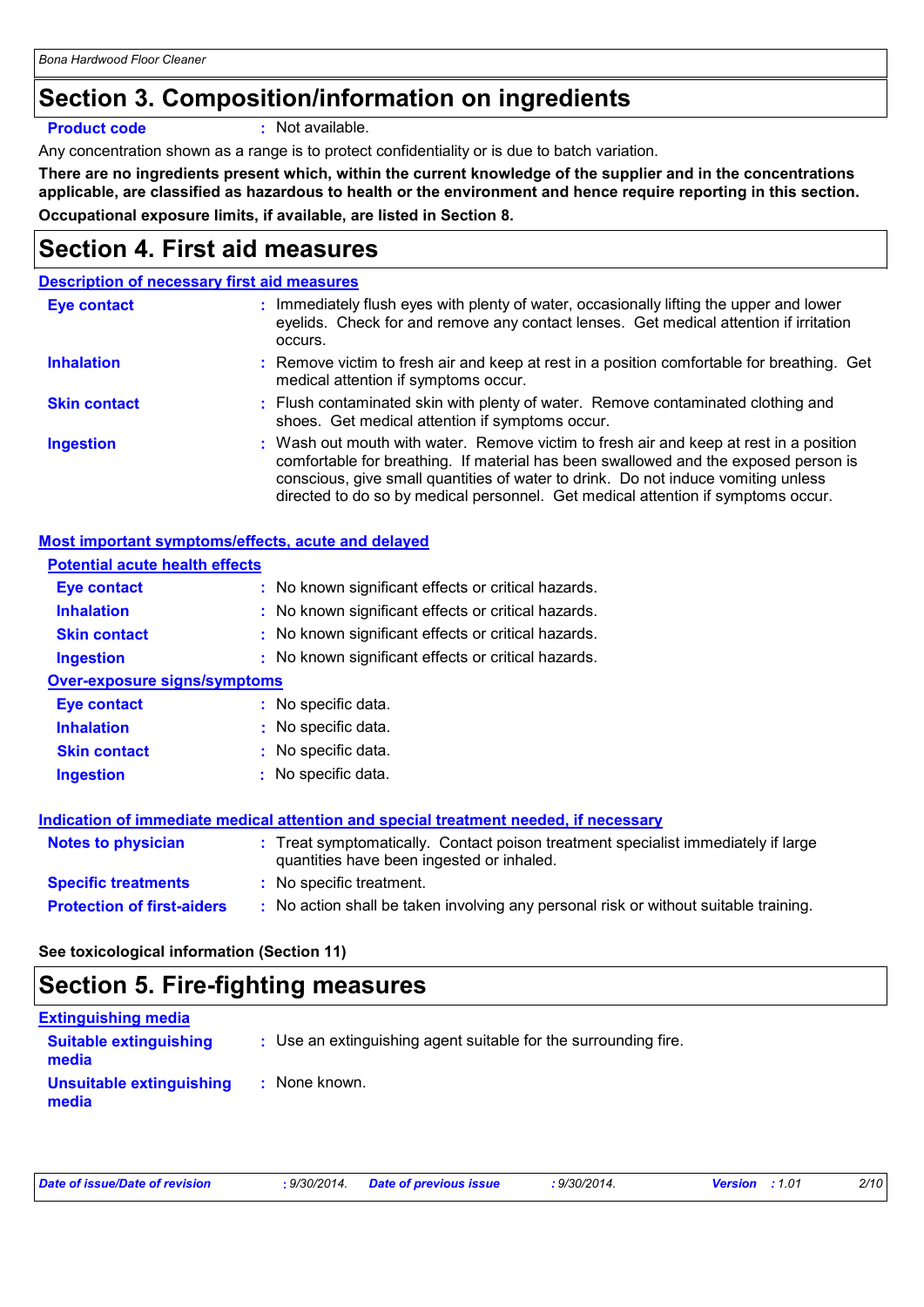## **Section 5. Fire-fighting measures**

| <b>Specific hazards arising</b><br>from the chemical     | : In a fire or if heated, a pressure increase will occur and the container may burst.                                                                                                               |
|----------------------------------------------------------|-----------------------------------------------------------------------------------------------------------------------------------------------------------------------------------------------------|
| <b>Hazardous thermal</b><br>decomposition products       | : No specific data.                                                                                                                                                                                 |
| <b>Special protective actions</b><br>for fire-fighters   | : Promptly isolate the scene by removing all persons from the vicinity of the incident if<br>there is a fire. No action shall be taken involving any personal risk or without suitable<br>training. |
| <b>Special protective</b><br>equipment for fire-fighters | : Fire-fighters should wear appropriate protective equipment and self-contained breathing<br>apparatus (SCBA) with a full face-piece operated in positive pressure mode.                            |

## **Section 6. Accidental release measures**

|                                                       | Personal precautions, protective equipment and emergency procedures                                                                                                                                                                                                                                      |
|-------------------------------------------------------|----------------------------------------------------------------------------------------------------------------------------------------------------------------------------------------------------------------------------------------------------------------------------------------------------------|
| For non-emergency<br>personnel                        | : No action shall be taken involving any personal risk or without suitable training.<br>Evacuate surrounding areas. Keep unnecessary and unprotected personnel from<br>entering. Do not touch or walk through spilled material. Put on appropriate personal<br>protective equipment.                     |
|                                                       | For emergency responders : If specialised clothing is required to deal with the spillage, take note of any information<br>in Section 8 on suitable and unsuitable materials. See also the information in "For non-<br>emergency personnel".                                                              |
| <b>Environmental precautions</b>                      | : Avoid dispersal of spilled material and runoff and contact with soil, waterways, drains<br>and sewers. Inform the relevant authorities if the product has caused environmental<br>pollution (sewers, waterways, soil or air).                                                                          |
| Methods and materials for containment and cleaning up |                                                                                                                                                                                                                                                                                                          |
| <b>Small spill</b>                                    | : Stop leak if without risk. Move containers from spill area. Dilute with water and mop up<br>if water-soluble. Alternatively, or if water-insoluble, absorb with an inert dry material and<br>place in an appropriate waste disposal container. Dispose of via a licensed waste<br>disposal contractor. |
| Large spill                                           | : Stop leak if without risk. Move containers from spill area. Prevent entry into sewers,<br>water courses, basements or confined areas. Wash spillages into an effluent treatment<br>plant or proceed as follows. Contain and collect spillage with non-combustible,                                     |

absorbent material e.g. sand, earth, vermiculite or diatomaceous earth and place in container for disposal according to local regulations (see Section 13). Dispose of via a

licensed waste disposal contractor. Note: see Section 1 for emergency contact

# **Section 7. Handling and storage**

### **Precautions for safe handling**

| <b>Protective measures</b><br><b>Advice on general</b><br>occupational hygiene   | measures.    | : Put on appropriate personal protective equipment (see Section 8).<br>: Eating, drinking and smoking should be prohibited in areas where this material is<br>handled, stored and processed. Workers should wash hands and face before eating,<br>drinking and smoking. Remove contaminated clothing and protective equipment before<br>entering eating areas. See also Section 8 for additional information on hygiene                                                                                       |              |                |        |      |
|----------------------------------------------------------------------------------|--------------|---------------------------------------------------------------------------------------------------------------------------------------------------------------------------------------------------------------------------------------------------------------------------------------------------------------------------------------------------------------------------------------------------------------------------------------------------------------------------------------------------------------|--------------|----------------|--------|------|
| <b>Conditions for safe storage,</b><br>including any<br><b>incompatibilities</b> |              | : Store in accordance with local regulations. Store in original container protected from<br>direct sunlight in a dry, cool and well-ventilated area, away from incompatible materials<br>(see Section 10) and food and drink. Keep container tightly closed and sealed until<br>ready for use. Containers that have been opened must be carefully resealed and kept<br>upright to prevent leakage. Do not store in unlabeled containers. Use appropriate<br>containment to avoid environmental contamination. |              |                |        |      |
| Date of issue/Date of revision                                                   | : 9/30/2014. | <b>Date of previous issue</b>                                                                                                                                                                                                                                                                                                                                                                                                                                                                                 | : 9/30/2014. | <b>Version</b> | : 1.01 | 3/10 |

information and Section 13 for waste disposal.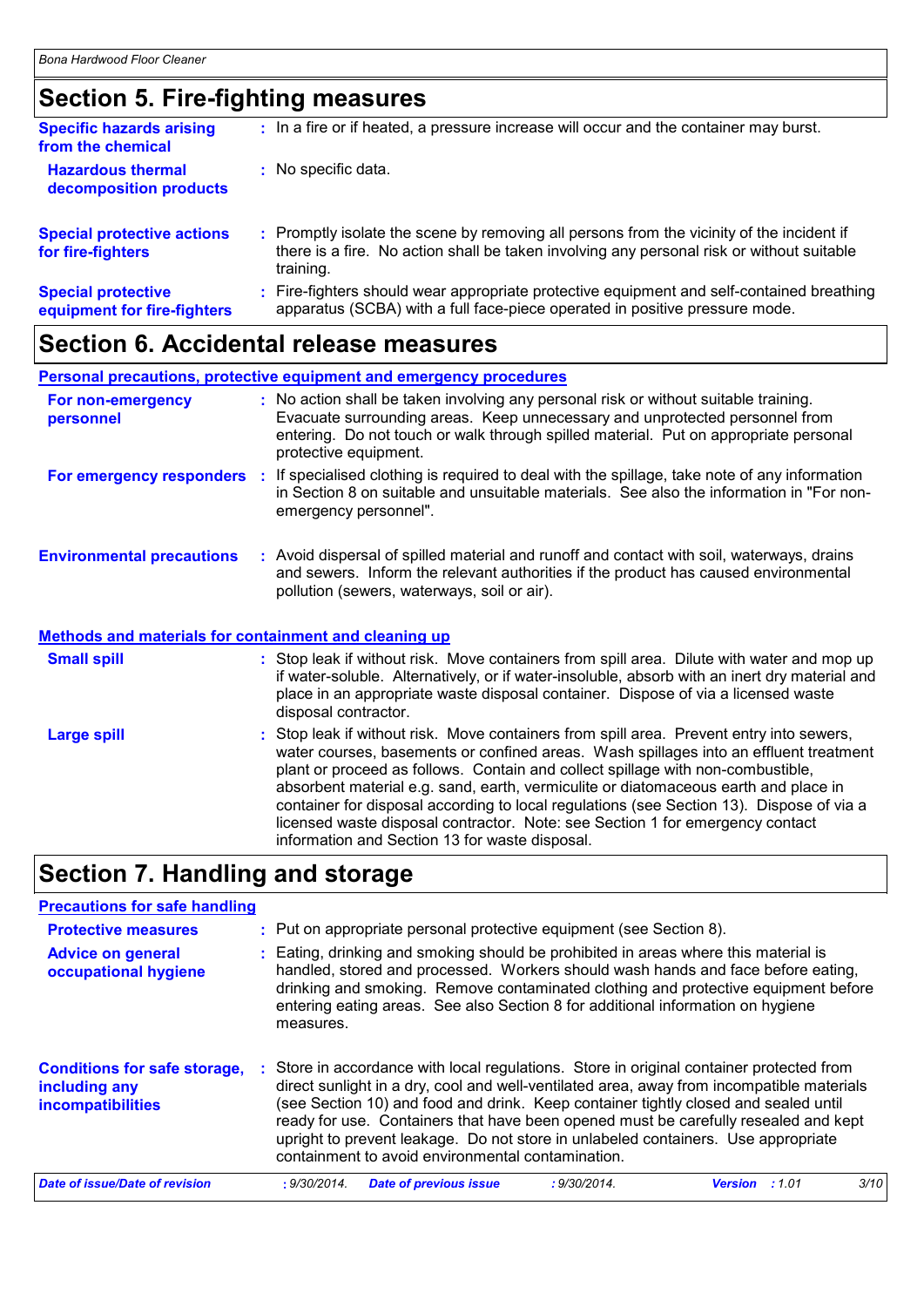# **Section 8. Exposure controls/personal protection**

### **Control parameters**

### **Occupational exposure limits**

None.

| <b>Appropriate engineering</b><br><b>controls</b>    | : Good general ventilation should be sufficient to control worker exposure to airborne<br>contaminants.                                                                                                                                                                                                                                                                                           |  |  |
|------------------------------------------------------|---------------------------------------------------------------------------------------------------------------------------------------------------------------------------------------------------------------------------------------------------------------------------------------------------------------------------------------------------------------------------------------------------|--|--|
| <b>Environmental exposure</b><br><b>controls</b>     | : Emissions from ventilation or work process equipment should be checked to ensure<br>they comply with the requirements of environmental protection legislation. In some<br>cases, fume scrubbers, filters or engineering modifications to the process equipment<br>will be necessary to reduce emissions to acceptable levels.                                                                   |  |  |
| <b>Individual protection measures</b>                |                                                                                                                                                                                                                                                                                                                                                                                                   |  |  |
| <b>Hygiene measures</b>                              | : Wash hands, forearms and face thoroughly after handling chemical products, before<br>eating, smoking and using the lavatory and at the end of the working period.<br>Appropriate techniques should be used to remove potentially contaminated clothing.<br>Wash contaminated clothing before reusing. Ensure that eyewash stations and safety<br>showers are close to the workstation location. |  |  |
| <b>Eye/face protection</b>                           | Safety eyewear complying with an approved standard should be used when a risk<br>assessment indicates this is necessary to avoid exposure to liquid splashes, mists,<br>gases or dusts. If contact is possible, the following protection should be worn, unless<br>the assessment indicates a higher degree of protection: safety glasses with side-<br>shields.                                  |  |  |
| <b>Skin protection</b>                               |                                                                                                                                                                                                                                                                                                                                                                                                   |  |  |
| <b>Hand protection</b>                               | : Chemical-resistant, impervious gloves complying with an approved standard should be<br>worn at all times when handling chemical products if a risk assessment indicates this is<br>necessary. > 8 hours (breakthrough time): nitrile rubber                                                                                                                                                     |  |  |
| <b>Body protection</b>                               | : Personal protective equipment for the body should be selected based on the task being<br>performed and the risks involved and should be approved by a specialist before<br>handling this product.                                                                                                                                                                                               |  |  |
| <b>Other skin protection</b>                         | : Appropriate footwear and any additional skin protection measures should be selected<br>based on the task being performed and the risks involved and should be approved by a<br>specialist before handling this product.                                                                                                                                                                         |  |  |
| <b>Respiratory protection</b>                        | : Use a properly fitted, air-purifying or air-fed respirator complying with an approved<br>standard if a risk assessment indicates this is necessary. Respirator selection must be<br>based on known or anticipated exposure levels, the hazards of the product and the safe<br>working limits of the selected respirator.                                                                        |  |  |
| <b>Personal protective</b><br>equipment (Pictograms) |                                                                                                                                                                                                                                                                                                                                                                                                   |  |  |

# **Section 9. Physical and chemical properties**

| <b>Appearance</b>              |                                                               |                         |      |
|--------------------------------|---------------------------------------------------------------|-------------------------|------|
| <b>Physical state</b>          | : Liquid.                                                     |                         |      |
| <b>Color</b>                   | : Blue. [Light]                                               |                         |      |
| <b>Odor</b>                    | $:$ Mild.                                                     |                         |      |
| <b>Odor threshold</b>          | : Not available.                                              |                         |      |
| pH                             | : 7                                                           |                         |      |
| <b>Melting point</b>           | : Not available.                                              |                         |      |
| <b>Boiling point</b>           | : Not available.                                              |                         |      |
| Date of issue/Date of revision | <b>Date of previous issue</b><br>: 9/30/2014.<br>: 9/30/2014. | <b>Version</b><br>:1.01 | 4/10 |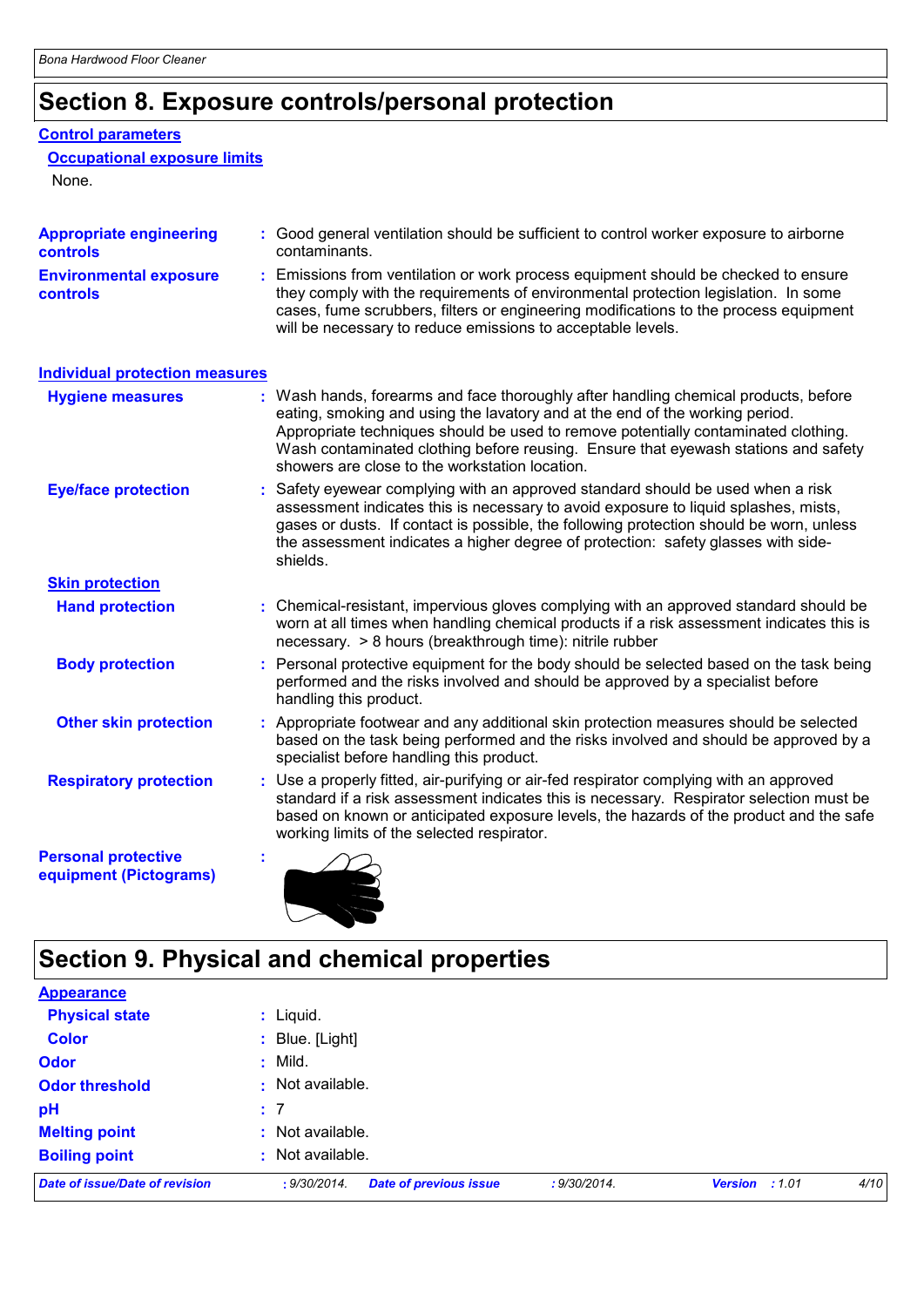## **Section 9. Physical and chemical properties**

| <b>Flash point</b>                                | $:$ Not available.                                                     |
|---------------------------------------------------|------------------------------------------------------------------------|
| <b>Evaporation rate</b>                           | : Not available.                                                       |
| <b>Flammability (solid, gas)</b>                  | $:$ Not available.                                                     |
| Lower and upper explosive<br>(flammable) limits   | $:$ Not available.                                                     |
| <b>Vapor pressure</b>                             | : Not available.                                                       |
| <b>Vapor density</b>                              | $:$ Not available.                                                     |
| <b>Relative density</b>                           | : 1                                                                    |
| <b>Solubility</b>                                 | : Easily soluble in the following materials: cold water and hot water. |
| <b>Partition coefficient: n-</b><br>octanol/water | $:$ Not available.                                                     |
| <b>Auto-ignition temperature</b>                  | $:$ Not available.                                                     |
| <b>Decomposition temperature</b>                  | $:$ Not available.                                                     |
| <b>Viscosity</b>                                  | : Not available.                                                       |

# **Section 10. Stability and reactivity**

| <b>Incompatible materials</b><br><b>Hazardous decomposition</b> | : No specific data.<br>: Under normal conditions of storage and use, hazardous decomposition products should |
|-----------------------------------------------------------------|--------------------------------------------------------------------------------------------------------------|
| <b>Conditions to avoid</b>                                      | : No specific data.                                                                                          |
| <b>Possibility of hazardous</b><br><b>reactions</b>             | : Under normal conditions of storage and use, hazardous reactions will not occur.                            |
| <b>Chemical stability</b>                                       | : The product is stable.                                                                                     |
| <b>Reactivity</b>                                               | : No specific test data related to reactivity available for this product or its ingredients.                 |

# **Section 11. Toxicological information**

### **Information on toxicological effects**

**Acute toxicity**

Not available.

### **Irritation/Corrosion**

Not available.

### **Sensitization** Not available.

**Mutagenicity**

## **Carcinogenicity** Not available.

Not available.

### **Reproductive toxicity**

Not available.

*Date of issue/Date of revision* **:** *9/30/2014. Date of previous issue : 9/30/2014. Version : 1.01 5/10*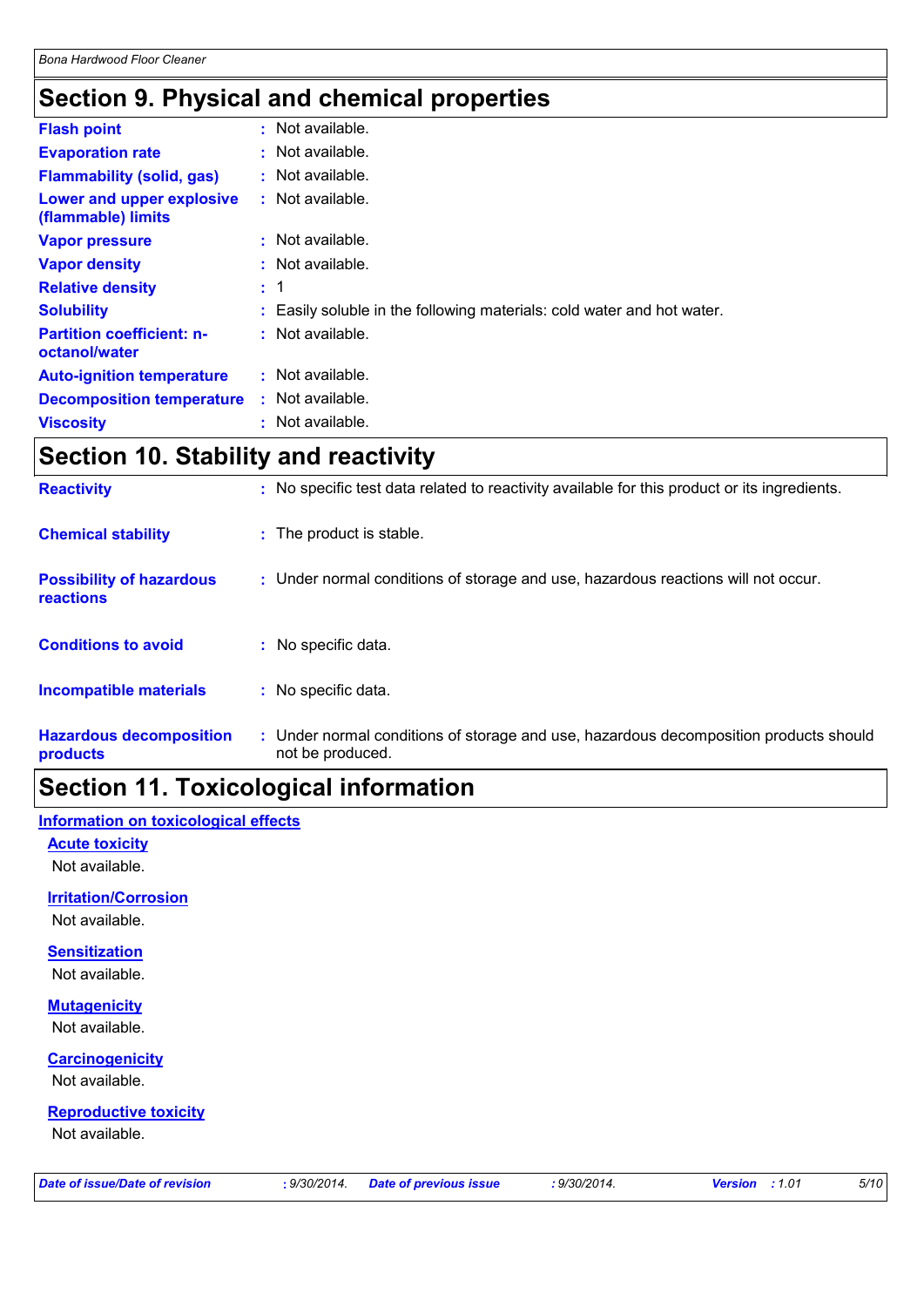# **Section 11. Toxicological information**

| <b>Teratogenicity</b><br>Not available.                                     |                                                                                          |  |
|-----------------------------------------------------------------------------|------------------------------------------------------------------------------------------|--|
| <b>Specific target organ toxicity (single exposure)</b><br>Not available.   |                                                                                          |  |
| <b>Specific target organ toxicity (repeated exposure)</b><br>Not available. |                                                                                          |  |
| <b>Aspiration hazard</b><br>Not available.                                  |                                                                                          |  |
| <b>Information on the likely</b><br>routes of exposure                      | : Not available.                                                                         |  |
| <b>Potential acute health effects</b>                                       |                                                                                          |  |
| <b>Eye contact</b>                                                          | : No known significant effects or critical hazards.                                      |  |
| <b>Inhalation</b>                                                           | : No known significant effects or critical hazards.                                      |  |
| <b>Skin contact</b>                                                         | : No known significant effects or critical hazards.                                      |  |
| <b>Ingestion</b>                                                            | : No known significant effects or critical hazards.                                      |  |
|                                                                             | Symptoms related to the physical, chemical and toxicological characteristics             |  |
| <b>Eye contact</b>                                                          | : No specific data.                                                                      |  |
| <b>Inhalation</b>                                                           | : No specific data.                                                                      |  |
| <b>Skin contact</b>                                                         | : No specific data.                                                                      |  |
| <b>Ingestion</b>                                                            | : No specific data.                                                                      |  |
|                                                                             | Delayed and immediate effects and also chronic effects from short and long term exposure |  |
| <b>Short term exposure</b>                                                  |                                                                                          |  |
| <b>Potential immediate</b><br>effects                                       | : Not available.                                                                         |  |
| <b>Potential delayed effects</b>                                            | $:$ Not available.                                                                       |  |
| <b>Long term exposure</b>                                                   |                                                                                          |  |
| <b>Potential immediate</b><br>effects                                       | : Not available.                                                                         |  |
| <b>Potential delayed effects</b>                                            | : Not available.                                                                         |  |
| <b>Potential chronic health effects</b>                                     |                                                                                          |  |
| Not available.                                                              |                                                                                          |  |
| <b>General</b>                                                              | : No known significant effects or critical hazards.                                      |  |
| <b>Carcinogenicity</b>                                                      | : No known significant effects or critical hazards.                                      |  |
| <b>Mutagenicity</b>                                                         | No known significant effects or critical hazards.                                        |  |
| <b>Teratogenicity</b>                                                       | : No known significant effects or critical hazards.                                      |  |
| <b>Developmental effects</b>                                                | : No known significant effects or critical hazards.                                      |  |
| <b>Fertility effects</b>                                                    | : No known significant effects or critical hazards.                                      |  |
|                                                                             |                                                                                          |  |
| <b>Numerical measures of toxicity</b>                                       |                                                                                          |  |
| <b>Acute toxicity estimates</b>                                             |                                                                                          |  |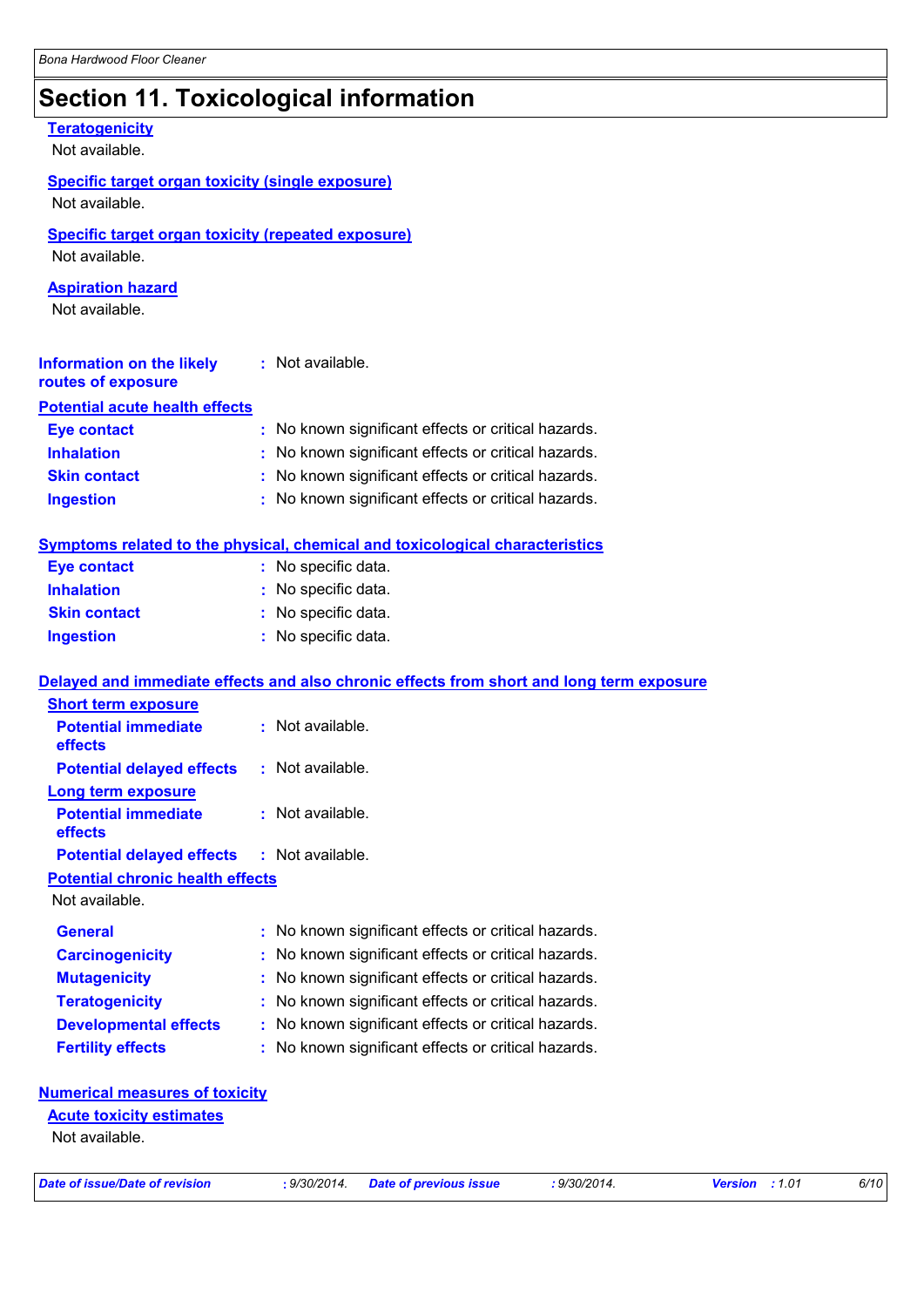## **Section 11. Toxicological information**

## **Section 12. Ecological information**

#### **Toxicity**

Not available.

### **Persistence and degradability**

Not available.

### **Bioaccumulative potential**

Not available.

### **Mobility in soil**

| <b>Soil/water partition</b>           |  | : Not available. |
|---------------------------------------|--|------------------|
| <b>coefficient</b> (K <sub>oc</sub> ) |  |                  |

**Other adverse effects : No known significant effects or critical hazards.** 

## **Section 13. Disposal considerations**

The generation of waste should be avoided or minimized wherever possible. Disposal of this product, solutions and any by-products should at all times comply with the requirements of environmental protection and waste disposal legislation and any regional local authority requirements. Dispose of surplus and non-recyclable products via a licensed waste disposal contractor. Waste should not be disposed of untreated to the sewer unless fully compliant with the requirements of all authorities with jurisdiction. Waste packaging should be recycled. Incineration or landfill should only be considered when recycling is not feasible. This material and its container must be disposed of in a safe way. Empty containers or liners may retain some product residues. Avoid dispersal of spilled material and runoff and contact with soil, waterways, drains and sewers. **Disposal methods :**

## **Section 14. Transport information**

|                                       | <b>DOT</b><br><b>Classification</b> | <b>TDG</b><br><b>Classification</b> | <b>Mexico</b><br><b>Classification</b> | <b>ADR/RID</b> | <b>IMDG</b>    | <b>IATA</b>    |
|---------------------------------------|-------------------------------------|-------------------------------------|----------------------------------------|----------------|----------------|----------------|
| <b>UN number</b>                      | Not regulated.                      | Not regulated.                      | Not regulated.                         | Not regulated. | Not regulated. | Not regulated. |
| <b>UN proper</b><br>shipping name     |                                     |                                     |                                        |                |                |                |
| <b>Transport</b><br>hazard class(es)  |                                     |                                     |                                        |                |                |                |
| <b>Packing group</b>                  | $\blacksquare$                      |                                     | $\blacksquare$                         |                |                |                |
| <b>Environmental</b><br>hazards       | No.                                 | No.                                 | No.                                    | No.            | No.            | No.            |
|                                       |                                     |                                     |                                        |                |                |                |
| <b>Date of issue/Date of revision</b> |                                     | : 9/30/2014.                        | <b>Date of previous issue</b>          | : 9/30/2014.   | <b>Version</b> | 7/10<br>:1.01  |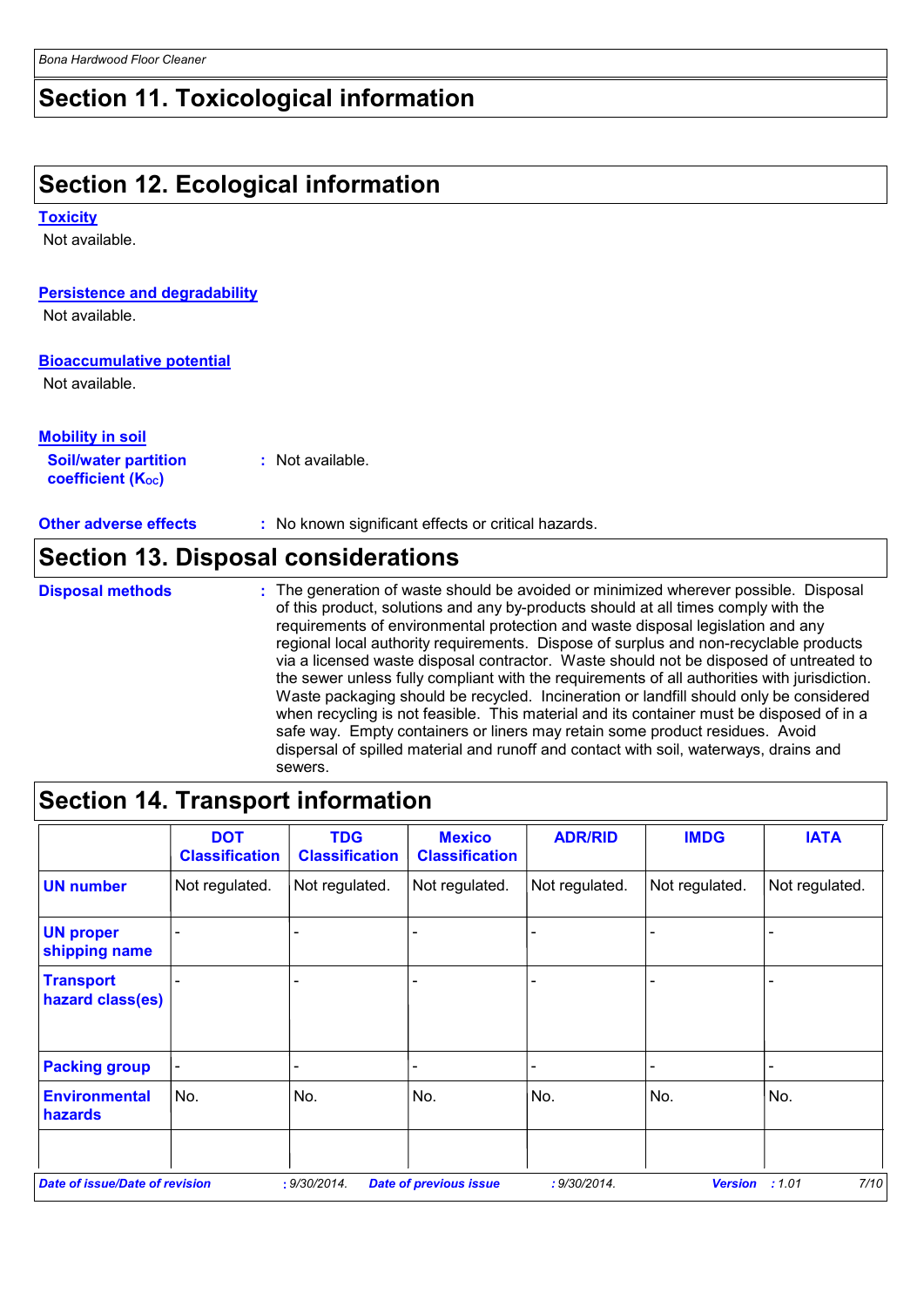## **Section 14. Transport information**

| <b>Additional</b><br>$\sim$<br>information |  |  |  |
|--------------------------------------------|--|--|--|
|                                            |  |  |  |

**Special precautions for user** : Transport within user's premises: always transport in closed containers that are upright and secure. Ensure that persons transporting the product know what to do in the event of an accident or spillage.

**Transport in bulk according :** Not available. **to Annex II of MARPOL 73/78 and the IBC Code**

## **Section 15. Regulatory information**

| <b>U.S. Federal regulations</b>                                                   | : TSCA 8(a) CDR Exempt/Partial exemption: Not determined<br>United States inventory (TSCA 8b): All components are listed or exempted. |      |
|-----------------------------------------------------------------------------------|---------------------------------------------------------------------------------------------------------------------------------------|------|
|                                                                                   |                                                                                                                                       |      |
| <b>Clean Air Act Section 112</b><br>(b) Hazardous Air<br><b>Pollutants (HAPs)</b> | : Not listed                                                                                                                          |      |
| <b>Clean Air Act Section 602</b><br><b>Class I Substances</b>                     | : Not listed                                                                                                                          |      |
| <b>Clean Air Act Section 602</b><br><b>Class II Substances</b>                    | : Not listed                                                                                                                          |      |
| <b>DEA List I Chemicals</b><br>(Precursor Chemicals)                              | : Not listed                                                                                                                          |      |
| <b>DEA List II Chemicals</b><br><b>(Essential Chemicals)</b>                      | : Not listed                                                                                                                          |      |
| <b>SARA 302/304</b>                                                               |                                                                                                                                       |      |
| <b>Composition/information on ingredients</b>                                     |                                                                                                                                       |      |
| No products were found.                                                           |                                                                                                                                       |      |
| <b>SARA 304 RQ</b>                                                                | : Not applicable.                                                                                                                     |      |
| <b>SARA 311/312</b>                                                               |                                                                                                                                       |      |
| <b>Classification</b>                                                             | : Not applicable.                                                                                                                     |      |
| <b>Composition/information on ingredients</b>                                     |                                                                                                                                       |      |
| No products were found.                                                           |                                                                                                                                       |      |
| <b>State regulations</b>                                                          |                                                                                                                                       |      |
| <b>Massachusetts</b>                                                              | : None of the components are listed.                                                                                                  |      |
| <b>New York</b>                                                                   | None of the components are listed.                                                                                                    |      |
| <b>New Jersey</b>                                                                 | None of the components are listed.                                                                                                    |      |
| <b>Pennsylvania</b>                                                               | None of the components are listed.                                                                                                    |      |
| <b>California Prop. 65</b>                                                        |                                                                                                                                       |      |
| No products were found.                                                           |                                                                                                                                       |      |
| <b>International regulations</b>                                                  |                                                                                                                                       |      |
|                                                                                   | <b>Chemical Weapon Convention List Schedules I, II &amp; III Chemicals</b>                                                            |      |
| Not listed.                                                                       |                                                                                                                                       |      |
| <b>Montreal Protocol (Annexes A, B, C, E)</b>                                     |                                                                                                                                       |      |
| <b>Date of issue/Date of revision</b>                                             | : 9/30/2014.<br>Version : 1.01<br>: 9/30/2014.<br><b>Date of previous issue</b>                                                       | 8/10 |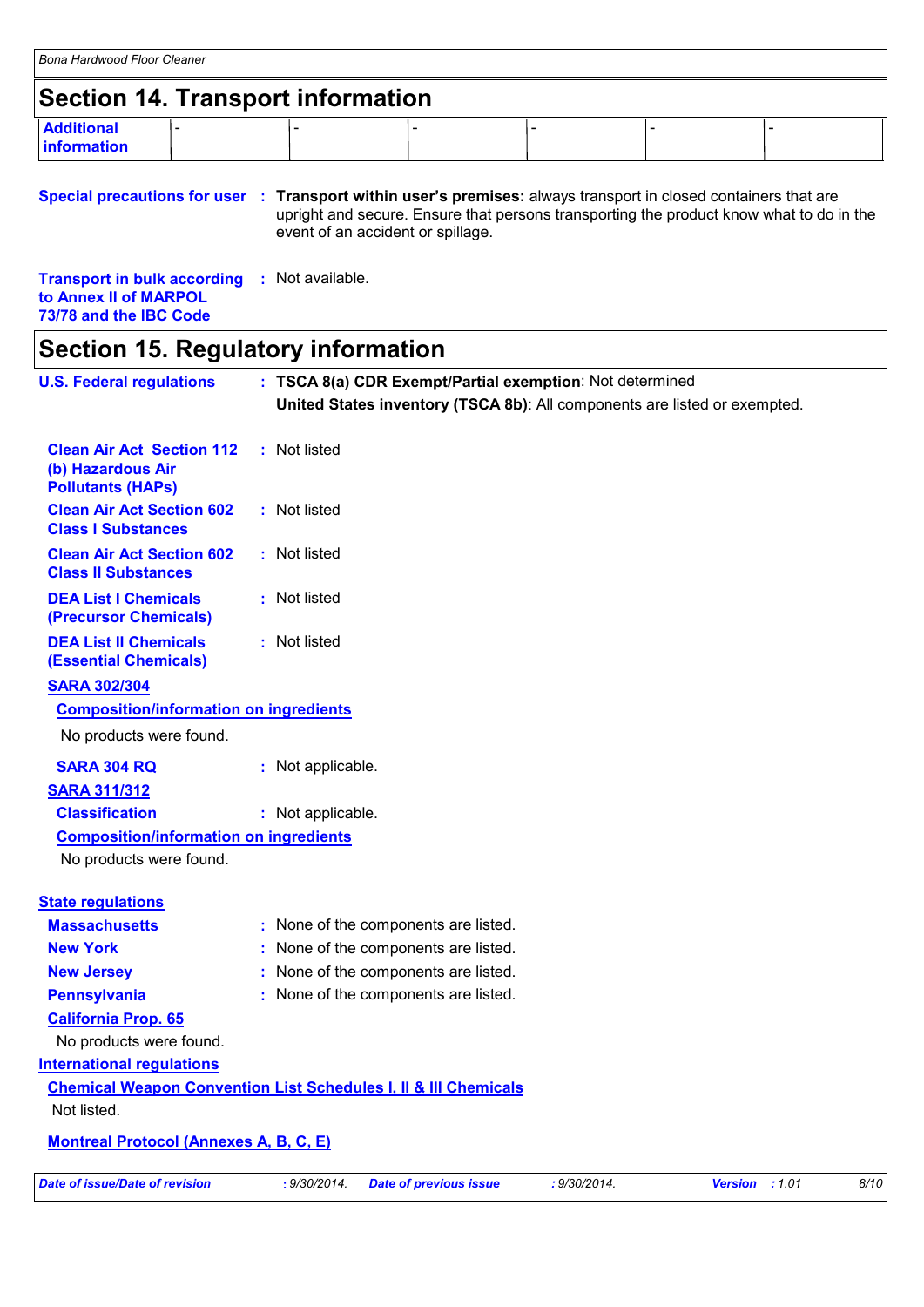## **Section 15. Regulatory information**

#### Not listed.

## **Stockholm Convention on Persistent Organic Pollutants**

Not listed.

**Rotterdam Convention on Prior Inform Consent (PIC)**

Not listed.

### **UNECE Aarhus Protocol on POPs and Heavy Metals**

Not listed.

### **International lists**

| <b>National inventory</b> |  |
|---------------------------|--|
|---------------------------|--|

| <b>Australia</b>         | : Not determined.                        |
|--------------------------|------------------------------------------|
| <b>Canada</b>            | : All components are listed or exempted. |
| <b>China</b>             | : Not determined.                        |
| <b>Europe</b>            | : Not determined.                        |
| <b>Japan</b>             | : Not determined.                        |
| <b>Malaysia</b>          | : Not determined.                        |
| <b>New Zealand</b>       | : Not determined.                        |
| <b>Philippines</b>       | : Not determined.                        |
| <b>Republic of Korea</b> | : Not determined.                        |
| <b>Taiwan</b>            | : Not determined.                        |

## **Section 16. Other information**

### **Hazardous Material Information System (U.S.A.)**



**Caution: HMIS® ratings are based on a 0-4 rating scale, with 0 representing minimal hazards or risks, and 4 representing significant hazards or risks Although HMIS® ratings are not required on SDSs under 29 CFR 1910. 1200, the preparer may choose to provide them. HMIS® ratings are to be used with a fully implemented HMIS® program. HMIS® is a registered mark of the National Paint & Coatings Association (NPCA). HMIS® materials may be purchased exclusively from J. J. Keller (800) 327-6868.**

**The customer is responsible for determining the PPE code for this material.**

### **National Fire Protection Association (U.S.A.)**



**Reprinted with permission from NFPA 704-2001, Identification of the Hazards of Materials for Emergency Response Copyright ©1997, National Fire Protection Association, Quincy, MA 02269. This reprinted material is not the complete and official position of the National Fire Protection Association, on the referenced subject which is represented only by the standard in its entirety.**

| Date of issue/Date of revision<br>$9/30/2014$ .<br>9/30/2014.<br><b>Date of previous issue</b><br><b>Version</b> : 1.01 |  |  |  |  |  | 9/10 |
|-------------------------------------------------------------------------------------------------------------------------|--|--|--|--|--|------|
|-------------------------------------------------------------------------------------------------------------------------|--|--|--|--|--|------|